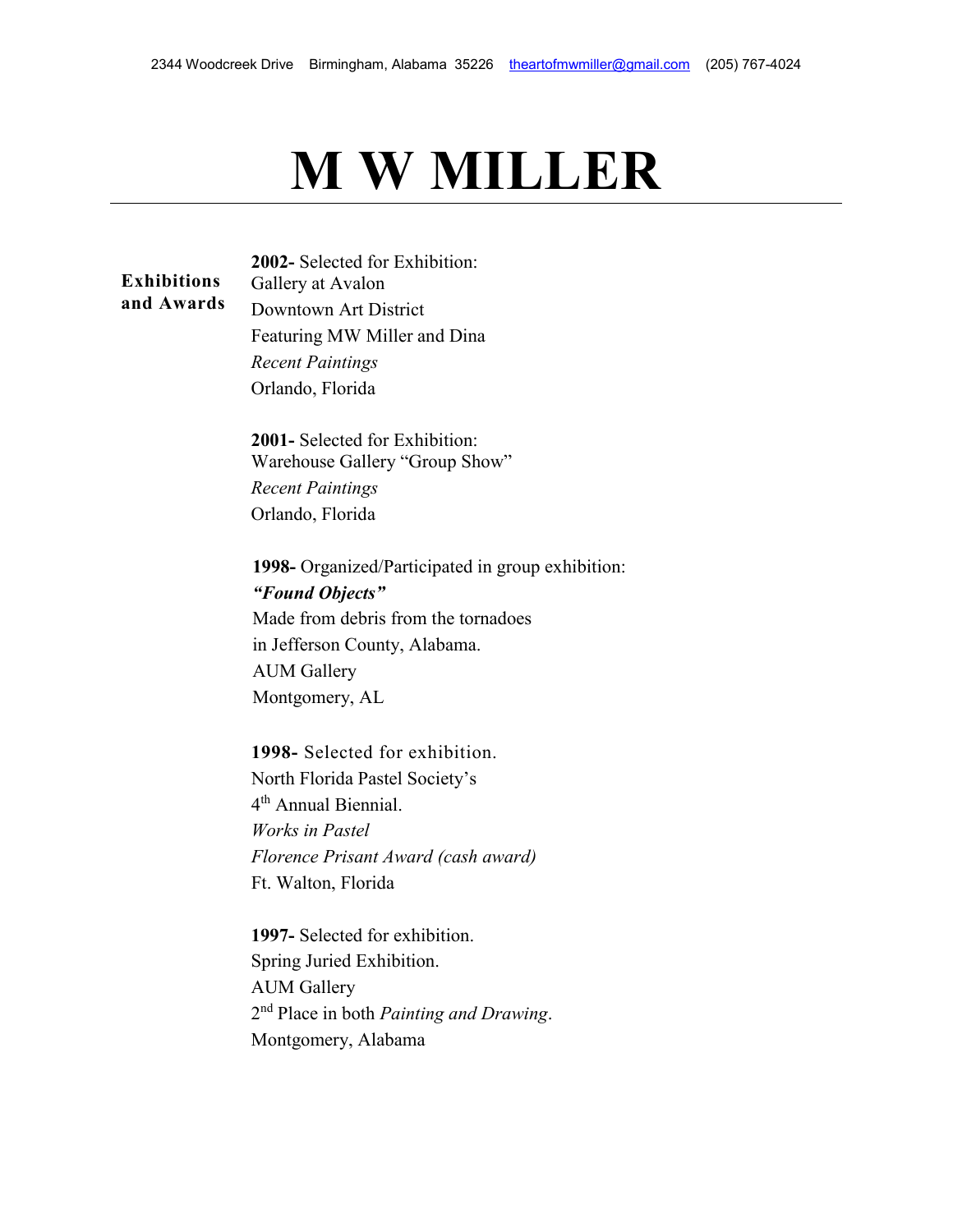**1997**-Selected for exhibition: Montgomery Art Guild Regions Bank "*Juried show*" *Works on Paper* Montgomery, Alabama

**1997-** Selected for exhibition: **"One Man Show"** 2<sup>nd</sup> Floor Gallery New South Art Shop *Recent Paintings and works on paper* Montgomery, Alabama

**1996-** Selected for exhibition: Montgomery Art Guild *"Juried Show" Recent Paintings* Montgomery Museum of Art Montgomery, Alabama

**1996-** Selected for exhibition: American Cancer Society 2<sup>nd</sup> Floor Gallery *Recent Paintings* New South Art Shop Montgomery, Alabama

**1995-** Selected for exhibition: **"One Man Show"** *Recent Paintings* The Other Side Atlanta, Georgia

**1995-** Selected for exhibition: The Big "A" Show Group Show *Large scale Paintings* Atlanta, Georgia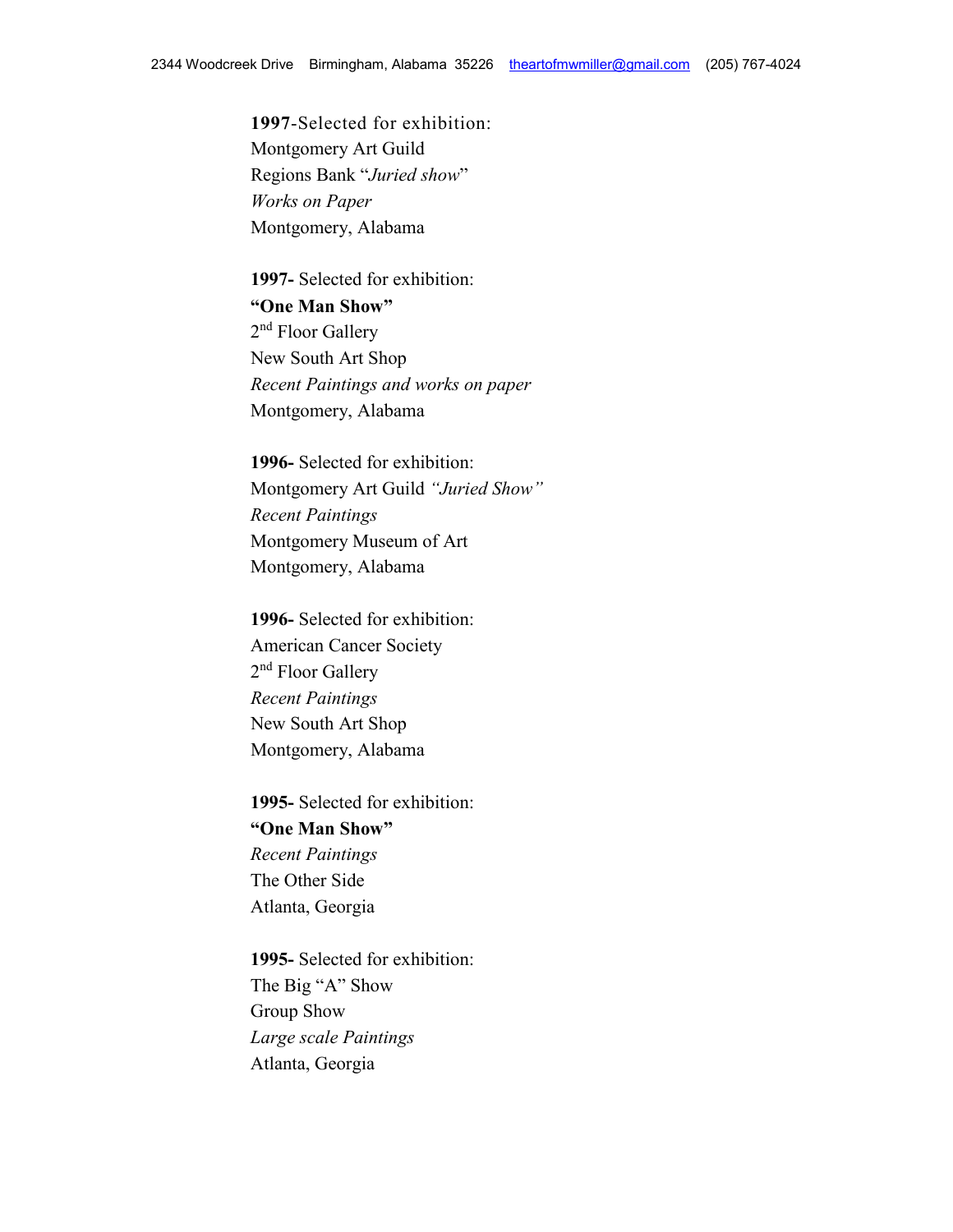**1992-** Selected for exhibition: Habitat for Humanities Juried Show *Recent Paintings* Atlanta, Georgia

**1991-** Selected for exhibition: Summer Juried Exhibition LBW Gallery, LBW Campus Andalusia, Alabama *2nd place Sculpture and Photography \*Art scholarship 2 years awarded.*

**1989-** Selected for exhibition: The Armory Gallery "Juried Show" *Recent paintings* Montgomery, Alabama

**1989-** Selected for exhibition: US Art Gallery Group Show *"Portraits"* Montgomery, Alabama

**1989-** Selected to exhibit: Juried Student Show *Paintings and Drawings* Carver Creative and preforming Arts Montgomery, Alabama